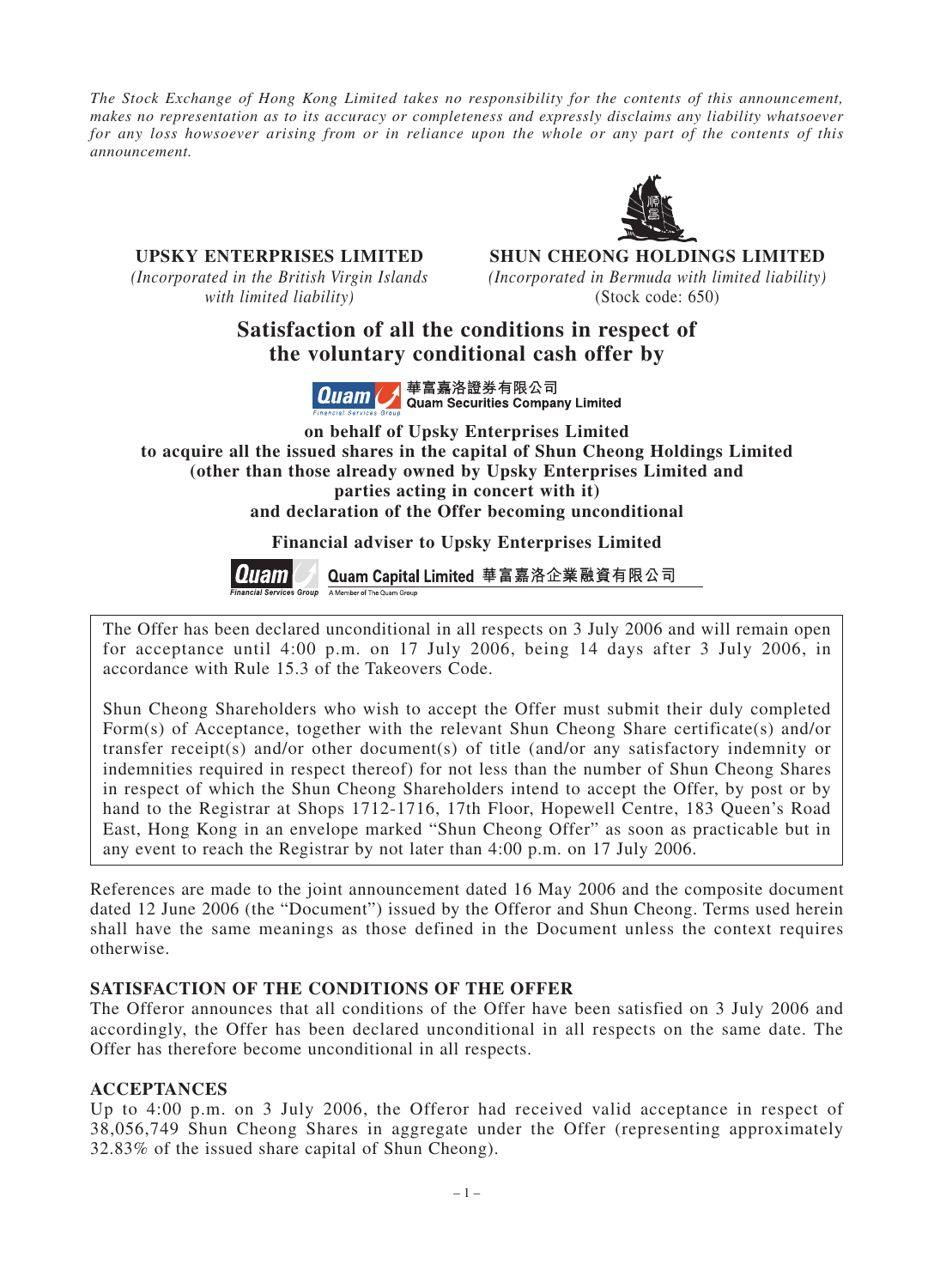Immediately before the commencement of the Offer period (i.e. 16 May 2006), the Offeror and parties acting in concert with it together were interested in an aggregate of 32,000,000 Shun Cheong Shares, representing approximately 27.6% of the total issued share capital of Shun Cheong. Save as aforesaid, the Offeror and parties acting in concert with it had not acquired or agreed to acquire any Shun Cheong Shares during the period between the commencement of the Offer period (i.e. 16 May 2006) and up to the date of this announcement. After taking into account the valid acceptance received under the Offer, the Offeror and parties acting in concert with it together owned 70,056,749 Shun Cheong Shares, representing approximately 60.43% of the total issued share capital of Shun Cheong as at the Closing Date.

## **TIMETABLE**

Shun Cheong Shareholders are advised that the Offer will remain open for acceptance until 4:00 p.m. on 17 July 2006, being 14 days after 3 July 2006, in accordance with Rule 15.3 of the Takeovers Code.

Shun Cheong Shareholders who wish to accept the Offer must submit their duly completed Form(s) of Acceptance, together with the relevant Shun Cheong Share certificate(s) and/or transfer receipt(s) and/or other document(s) of title (and/or any satisfactory indemnity or indemnities required in respect thereof) for not less than the number of Shun Cheong Shares in respect of which the Shun Cheong Shareholders intend to accept the Offer, by post or by hand to the Registrar at Shops 1712-1716, 17th Floor, Hopewell Centre, 183 Queen's Road East, Hong Kong in an envelope marked "Shun Cheong Offer" as soon as practicable but in any event to reach the Registrar by not later than 4:00 p.m. on 17 July 2006.

## **GENERAL**

As at the date of this announcement, the Shun Cheong Board comprises eight directors, of which six are executive directors, namely Mr. Chan Yuen Keung, Zuric, Mr. Mo Tian Quan, Ms. Cao Jing, Mr. Hong Yiu, Mr. Yu Sek Kee, Stephen, and Mr. Au Yu Fai, Patrick; and two are independent non-executive directors, namely Mr. Ho Hin Kwan, Edmund and Mr. Yu Hon To, David.

**Upsky Enterprises Limited** 

By order of the board of By order of the board of<br> **By order of the board of**<br> **By order of the board of Shun Cheong Holdings Limited Mo Tian Quan Chan Yuen Keung, Zuric** *Director Chairman*

Hong Kong, 3 July 2006

*The directors of the Offeror jointly and severally accept full responsibility for the accuracy of the information contained in this announcement (other than that relating to the Shun Cheong Group) and confirm, having made all reasonable inquires, that to the best of their knowledge, opinions expressed in this announcement (other than that expressed by the Shun Cheong Group) have been arrived at after due and careful consideration and there are no other facts not contained in this announcement, the omission of which would make any statement in this announcement (other than those relating to the Shun Cheong Group) misleading.*